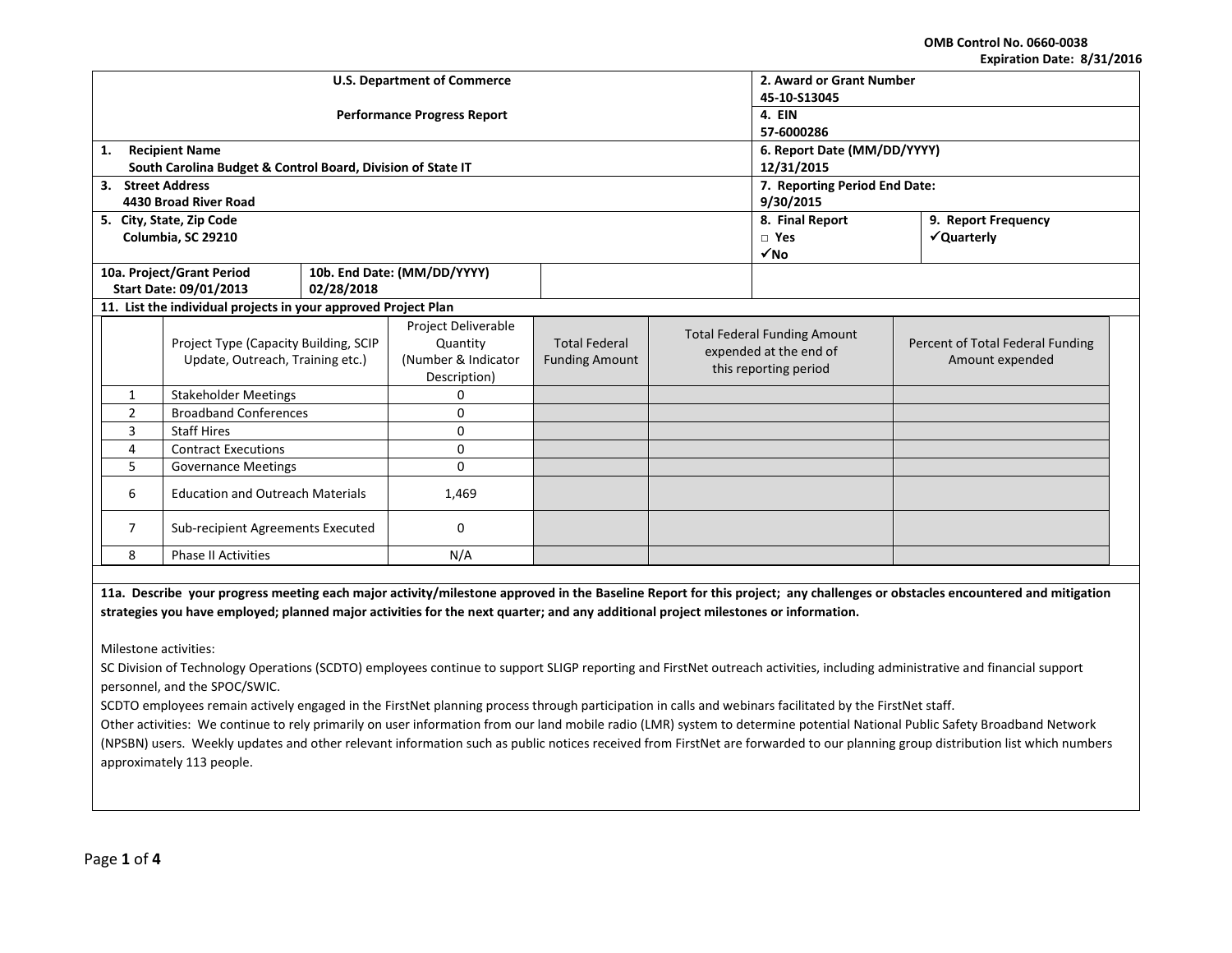| 11b. If the project team anticipates requesting any changes to the approved Baseline Report in the next quarter, describe those below. Note that any substantive changes to the |
|---------------------------------------------------------------------------------------------------------------------------------------------------------------------------------|
| Baseline Report must be approved by the Department of Commerce before implementation.                                                                                           |

We anticipated developing and distributing a FirstNet factsheet, but have decided to rely on FirstNet material at this time to keep the message consistent regarding FirstNet activities.

**11c. Provide any other information that would be useful to NTIA as it assesses this project's progress.** 

Our work this quarter focused on remaining plugged into workshops, webinars and conference calls. We remain actively engaged with Federal, state and local organizations and associations including FirstNet, NTIA, NASCIO, NASTD, RECCWG, NCSWIC and Region IV RECCWG. Out weekly email distribution of FirstNet activities includes representatives from all of South Carolina's public safety disciplines associations and the respective state agencies.

**11d. Describe any success stories or best practices you have identified. Please be as specific as possible.**

No success stories or best practices were identified in Quarter 9.

## **12. Personnel**

## **12a. If the project is not fully staffed, describe how any lack of staffing may impact the project's time line and when the project will be fully staffed.**

The project is not fully staffed, and is currently being assisted by the following staff personnel identified below in item #12b. We don't anticipate any changes to the project's timeline.

## **12b. Staffing Table**

| Job Title                |  | <b>Project(s) Assigned</b>                                                                           | Change    |
|--------------------------|--|------------------------------------------------------------------------------------------------------|-----------|
| SWIC/SPOC                |  | Provide oversight of all SLIGP project activities                                                    | No change |
| Administrative Assistant |  | Provide administrative support for grant management, governance meetings, and<br>outreach activities | No change |
| <b>Finance Assistant</b> |  | Provide support for budget management, procurement, and processing invoices                          | No change |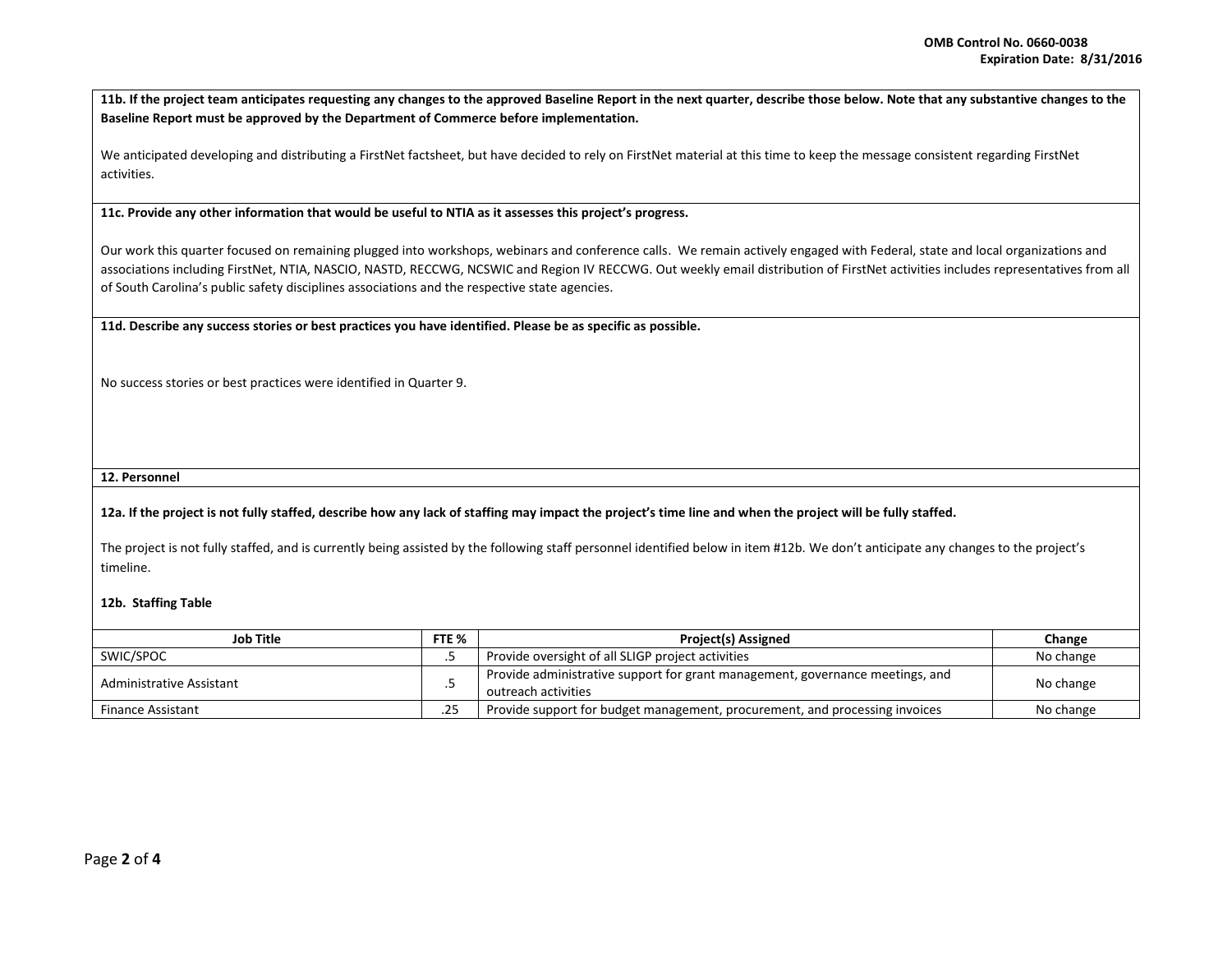**OMB Control No. 0660-0038 Expiration Date: 8/31/2016**

| 13. Subcontracts (Vendors and/or Subrecipients)                                                                                       |                                      |                          |                            |                               |               |             |                                                |                                                 |                        |
|---------------------------------------------------------------------------------------------------------------------------------------|--------------------------------------|--------------------------|----------------------------|-------------------------------|---------------|-------------|------------------------------------------------|-------------------------------------------------|------------------------|
| 13a. Subcontracts Table – Include all subcontractors. The totals from this table must equal the "Subcontracts Total" in Question 14f. |                                      |                          |                            |                               |               |             |                                                |                                                 |                        |
| Name                                                                                                                                  | Subcontract Purpose                  | Type<br>(Vendor/Subrec.) | RFP/RFQ<br>Issued<br>(Y/N) | Contract<br>Executed<br>(Y/N) | Start<br>Date | End<br>Date | <b>Total Federal</b><br><b>Funds Allocated</b> | <b>Total Matching</b><br><b>Funds Allocated</b> | Project and % Assigned |
| TBD                                                                                                                                   | Website development                  | Vendor                   | N                          | N                             | TBD           | <b>TBD</b>  | \$163,000                                      | \$0                                             | N/A                    |
| TBD                                                                                                                                   | Legal assistance with<br><b>MOUs</b> | Vendor                   | N                          | N                             | TBD           | TBD         | \$133,000                                      | \$0                                             | N/A                    |
| TBD                                                                                                                                   | Conference planning                  | Vendor                   | N                          | N                             | TBD           | TBD         | \$133,000                                      | \$0                                             | N/A                    |
| TBD                                                                                                                                   | Phase II Support                     | Vendor                   | N                          | N                             | TBD           | <b>TBD</b>  | \$483,000                                      | \$0                                             | N/A                    |
| 13b. Describe any challenges encountered with vendors and/or sub-recipients.                                                          |                                      |                          |                            |                               |               |             |                                                |                                                 |                        |

N/A. No vendors and/or sub-recipients are currently part of the FirstNet implementation planning process in South Carolina

## **14. Budget Worksheet**

Columns 2, 3 and 4 must match your current project budget for the entire award, which is the SF-424A on file. Only list matching funds that the Department of Commerce has already approved.

| Project Budget Element       | <b>Federal Funds</b> | <b>Approved Matching</b> | <b>Total Budget</b> | <b>Federal Funds</b> | <b>Approved Matching Funds</b> | Total Funds Expended (7) |
|------------------------------|----------------------|--------------------------|---------------------|----------------------|--------------------------------|--------------------------|
|                              | Awarded (2)          | Funds (3)                | (4)                 | Expended (5)         | Expended (6)                   |                          |
| a. Personnel Salaries        | 500,000              | 303,997                  | 803,997             |                      | 32,889.19                      | 32,889.19                |
| b. Personnel Fringe Benefits | 140,000              | 85,119                   | 225,119             |                      | 9,348.31                       | 9,348.31                 |
| c. Travel                    | 159,300              | 6,048                    | 165,348             | 16,368.86            |                                | 16,368.86                |
| d. Equipment                 |                      |                          |                     |                      |                                |                          |
| e. Materials/Supplies        | 5,998                | 3,420                    | 9,418               |                      |                                |                          |
| f. Subcontracts Total        | 912,000              |                          | 912,000             |                      |                                |                          |
| g. Other                     | 136.224              | 64.800                   | 201.024             |                      |                                |                          |
| Indirect                     |                      |                          |                     |                      |                                |                          |
| h. Total Costs               | 1,853,522            | 463,384                  | 2,316,906           |                      | 42,237.50                      | 58,606.36                |
| i. % of Total                | 80%                  | 20%                      | 100%                | 28%                  | 72%                            | 100%                     |